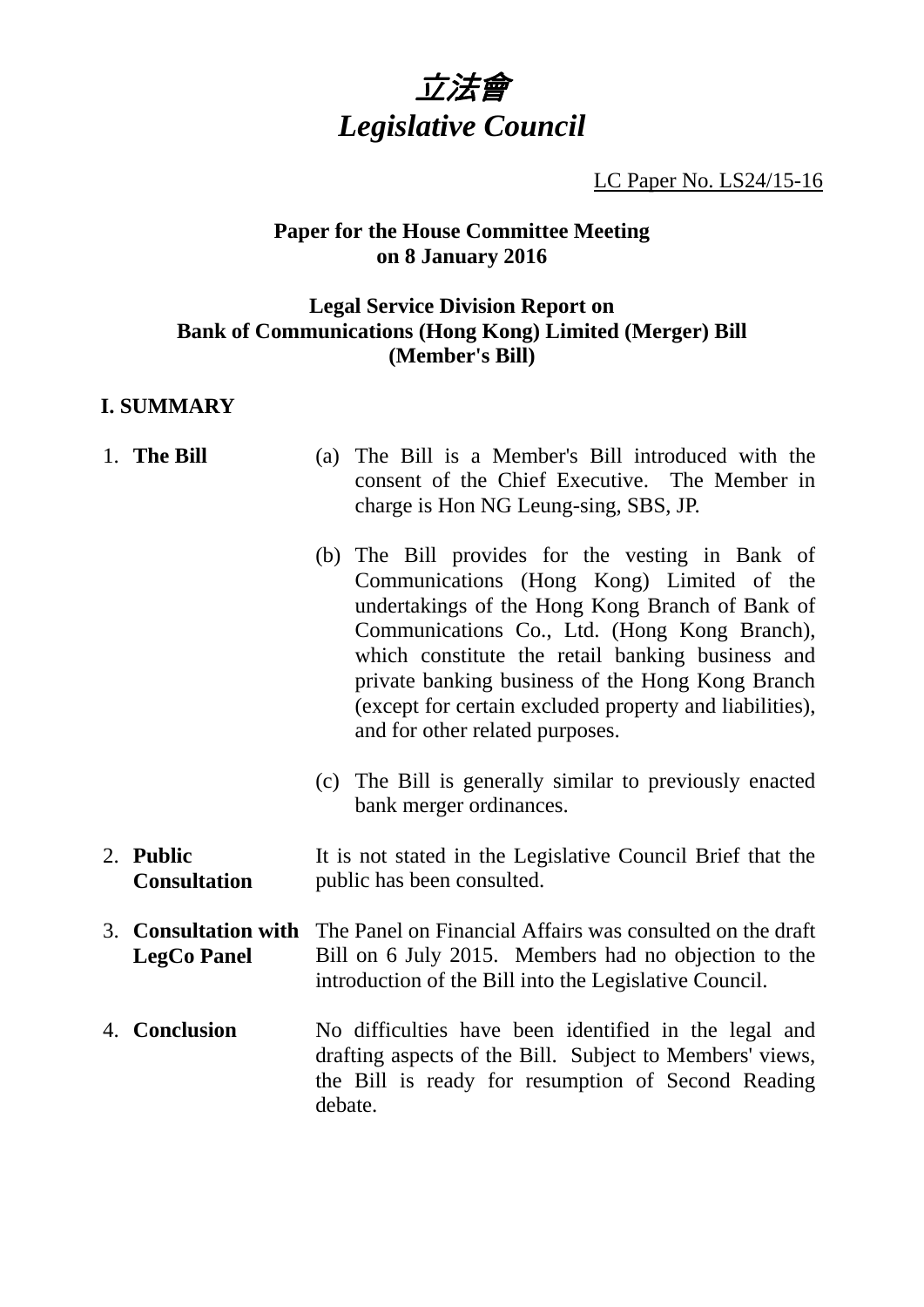#### **II. REPORT**

 The Bill was scheduled for first reading at the Council meeting of 6 January 2016. Members may refer to the Legislative Council (LegCo) Brief dated 24 December 2015 issued by Hon NG Leung-sing, SBS, JP for further details.

### **Object of the Bill**

2. To provide for the vesting in Bank of Communications (Hong Kong) Limited (Bank of Communications (Hong Kong)) of the undertakings of the Hong Kong Branch of Bank of Communications Co., Ltd. (Hong Kong Branch), which constitute the retail banking business and private banking business of the Hong Kong Branch (except for certain excluded property and liabilities), and for other related purposes.

#### **Background**

3. This is a Member's Bill introduced with the consent of the Chief Executive. The Member in charge is Hon NG Leung-sing, SBS, JP.

4. As stated in the Preamble to the Bill, Bank of Communications (Hong Kong) is a wholly owned subsidiary of Bank of Communications Co., Ltd (Bank of Communications). The latter is a joint-stock company incorporated under the laws of the People's Republic of China and is a bank authorized under the Banking Ordinance (Cap. 155) carrying on the business of banking in Hong Kong and elsewhere. Bank of Communications operates the retail banking business and private banking business in Hong Kong through the Hong Kong Branch.

5. The President has ruled that the Bill relates to Government policies within the meaning of Rule 51(4) of the Rules of Procedure (RoP) and requires the written consent of the Chief Executive for its introduction. By a letter dated 9 December 2015, the Chief Executive gave consent for the Bill to be introduced into LegCo. In accordance with Rule 54(1) of RoP, the Secretary for Financial Services and the Treasury will signify such written consent before the Council enters upon consideration of the second reading of the Bill.

#### **Provisions of the Bill**

6. The Bill is generally similar to previously enacted bank merger ordinances in Hong Kong. The key provisions of the Bill are set out in the following paragraphs.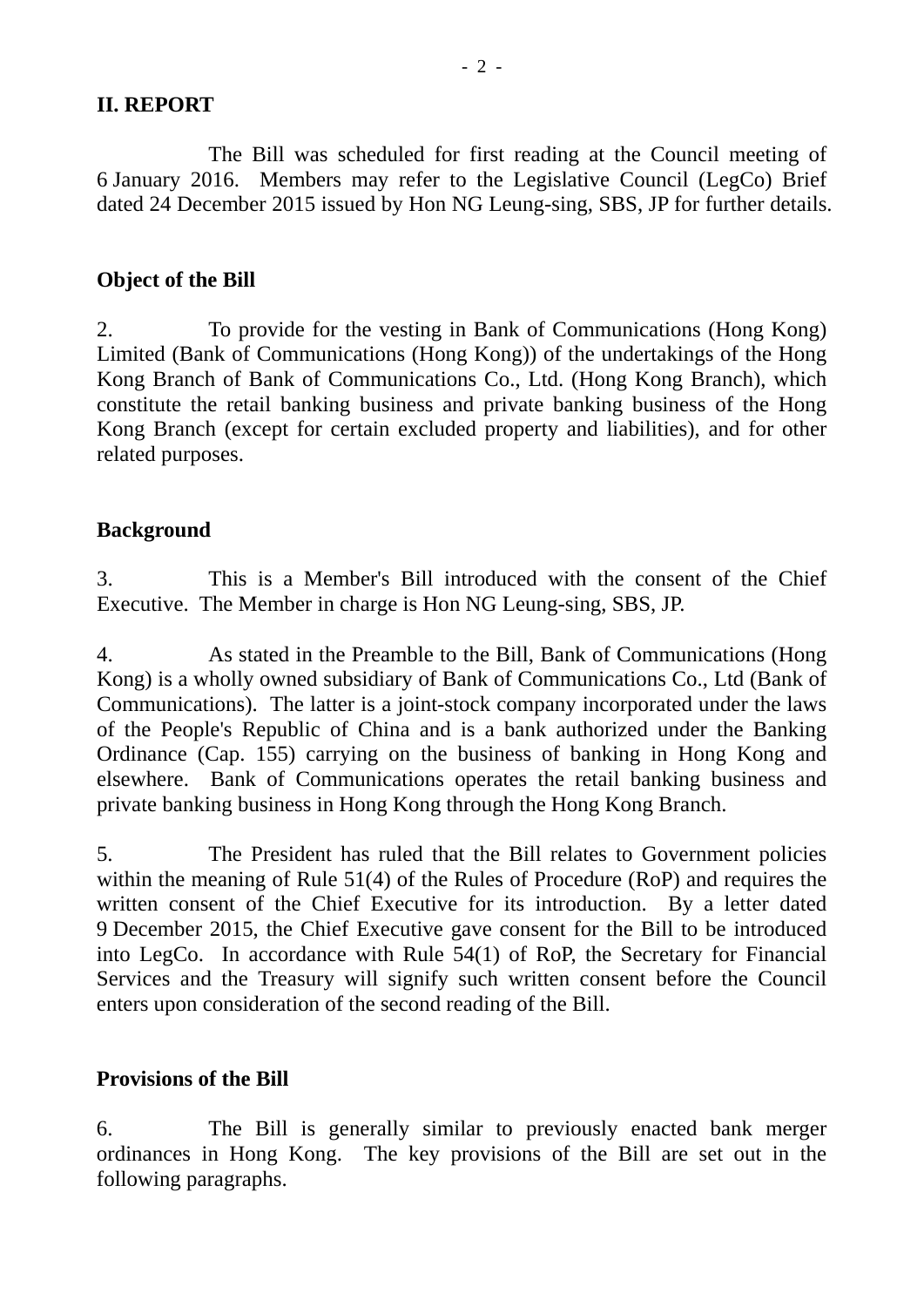### Vesting of undertakings on the appointed day

7. Clause 4 of the Bill seeks to provide that the vesting of the undertakings in Bank of Communications (Hong Kong) would take effect on the appointed day without further act or deed, and Bank of Communications (Hong Kong) would succeed to the undertakings of the Hong Kong Branch as if in all respects Bank of Communications (Hong Kong) were the same person in law as the Hong Kong Branch. Clause 3 of the Bill provides that the directors of Bank of Communications (Hong Kong) may appoint a day to be the appointed day and that Bank of Communications (Hong Kong) and the Hong Kong Branch must give joint notice in the Gazette stating the appointed day. According to paragraph 8 of the LegCo Brief, the appointed day will be decided in consultation with the Hong Kong Monetary Authority (HKMA).

8. The undertakings to be vested in Bank of Communications (Hong Kong) would not include "excluded property and liabilities", details of which are set out under the relevant definition in clause 2(1) of the Bill.

#### Existing customers' accounts

9. As regards the existing customers' accounts with the Hong Kong Branch, clause 6(c) provides that any account between the Hong Kong Branch and a customer would, on the appointed day, be transferred to Bank of Communications (Hong Kong) and become an account between Bank of Communications (Hong Kong) and that customer subject to the same conditions and incidents including any account number as before, and each account would be deemed for all purposes to be a single continuing account.

#### Taxation matters

10. Under clause 7, the undertakings of the Hong Kong Branch would be transferred to Bank of Communications (Hong Kong) at their carrying value in the accounts of the Hong Kong Branch immediately before the appointed day. Under clause 8, Bank of Communications (Hong Kong) would be treated on and from the appointed day as if it were the continuation of and the same person in law with regard to the undertakings as the Hong Kong Branch for the purposes of the Inland Revenue Ordinance (Cap. 112). The legal effect is that Bank of Communications (Hong Kong) would be able to qualify under section 19C(4) of Cap. 112 to claim set-off of loss arising from the undertakings which may have been incurred by the Hong Kong Branch against the assessable profits of Bank of Communications (Hong Kong).

### Personal data

11. Clause 6(l) provides that the transfer to and vesting in Bank of Communications (Hong Kong) of the undertakings of the Hong Kong Branch, and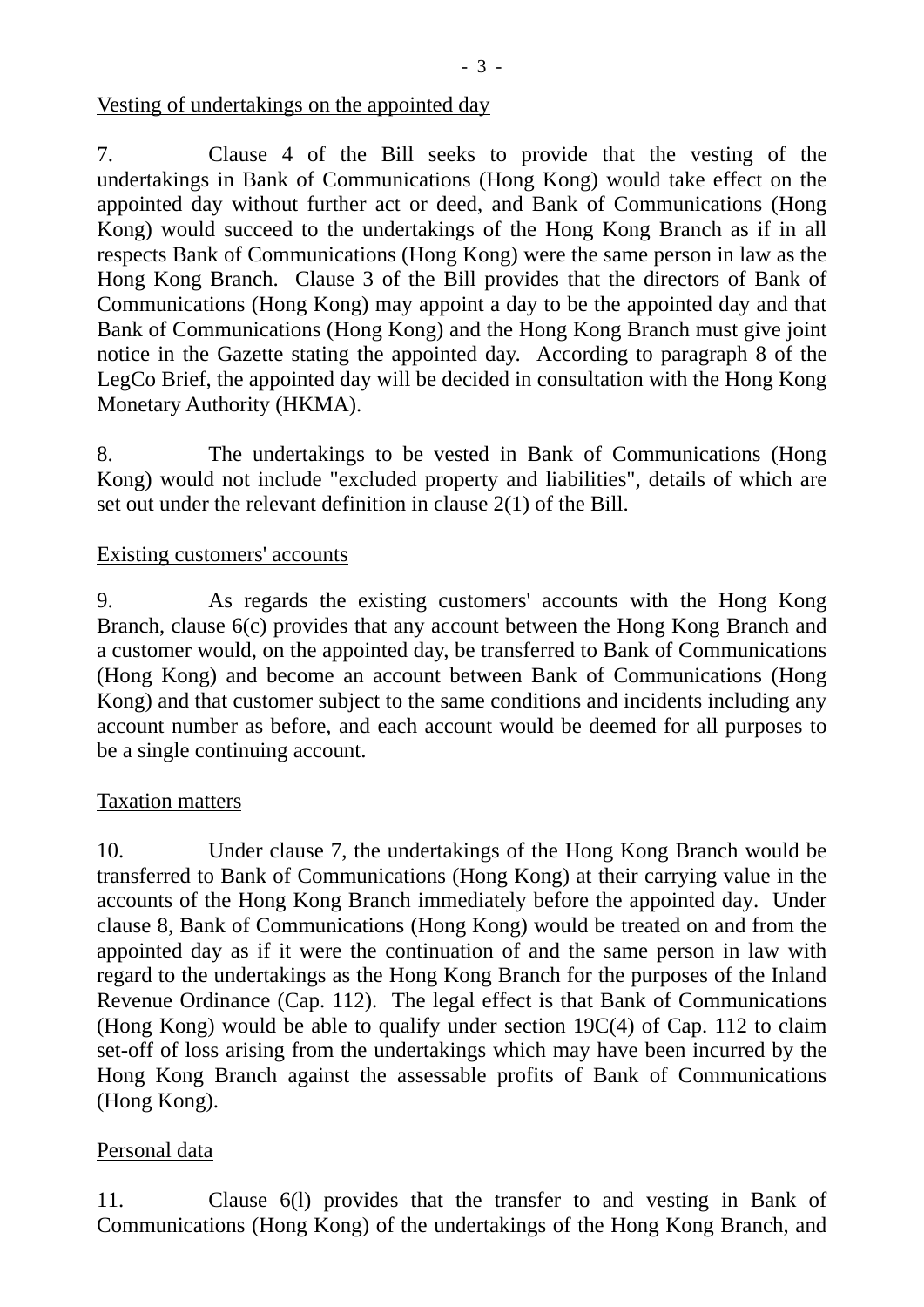any disclosure to Bank of Communications (Hong Kong) of any information in contemplation or as a result of the transfer and vesting would not amount to a breach of any duty of confidentiality to which the Hong Kong Branch is subject immediately before the appointed day or to a contravention by Bank of Communications (Hong Kong) or the Hong Kong Branch of the Personal Data (Privacy) Ordinance (Cap. 486) or the data protection principles. Hence, there would be no need for the Hong Kong Branch to obtain the prescribed consent from the data subjects under data protection principle 3 of Cap. 486 for the transfer or disclosure of the relevant data to Bank of Communications (Hong Kong).

#### Employment contracts

12. According to clause 9(1), any employment with the Hong Kong Branch and Bank of Communications (Hong Kong) under a contract for the employment of any person who is solely engaged in the transferred undertakings would be deemed for all purposes to be a single continuing employment.

#### Mandatory provident fund scheme

13. By virtue of clause 10, any reference to the Hong Kong Branch in the deeds, rules and documents relating to the mandatory provident fund (MPF) scheme established by the Hong Kong Branch, in respect of members of such scheme who become employees of Bank of Communications (Hong Kong) only because of the Bill, would be on and from the appointed day substituted by a reference to Bank of Communications (Hong Kong). The effect is that Bank of Communications (Hong Kong) would not be required to set up a new MPF scheme for those employees transferred from the Hong Kong Branch and such employees' interests or entitlements in and the terms of the original MPF scheme would remain unchanged.

### Saving provisions

14. Clause 16 of the Bill provides that nothing in the Bill would exempt the Hong Kong Branch, Bank of Communications (Hong Kong), Bank of Communications or their subsidiaries from any enactment regulating the carrying on of the business of any of them. This means that the passage of the Bill would not exempt the above banks from obtaining the necessary approval or consent from HKMA under the Banking Ordinance (Cap. 155) or exempt them from complying with the Companies Ordinance (Cap. 622).

15. Pursuant to Rule 50(8) of the Rules of Procedure, the Bill contains a saving provision (clause 18), which provides that nothing in the Bill would affect or be deemed to affect the rights of the Central Authorities or the Government of the Hong Kong Special Administrative Region under the Basic Law and other laws, or the rights of any body politic or corporate or of any other person except such as are mentioned in the Bill and those claiming by, from or under them.